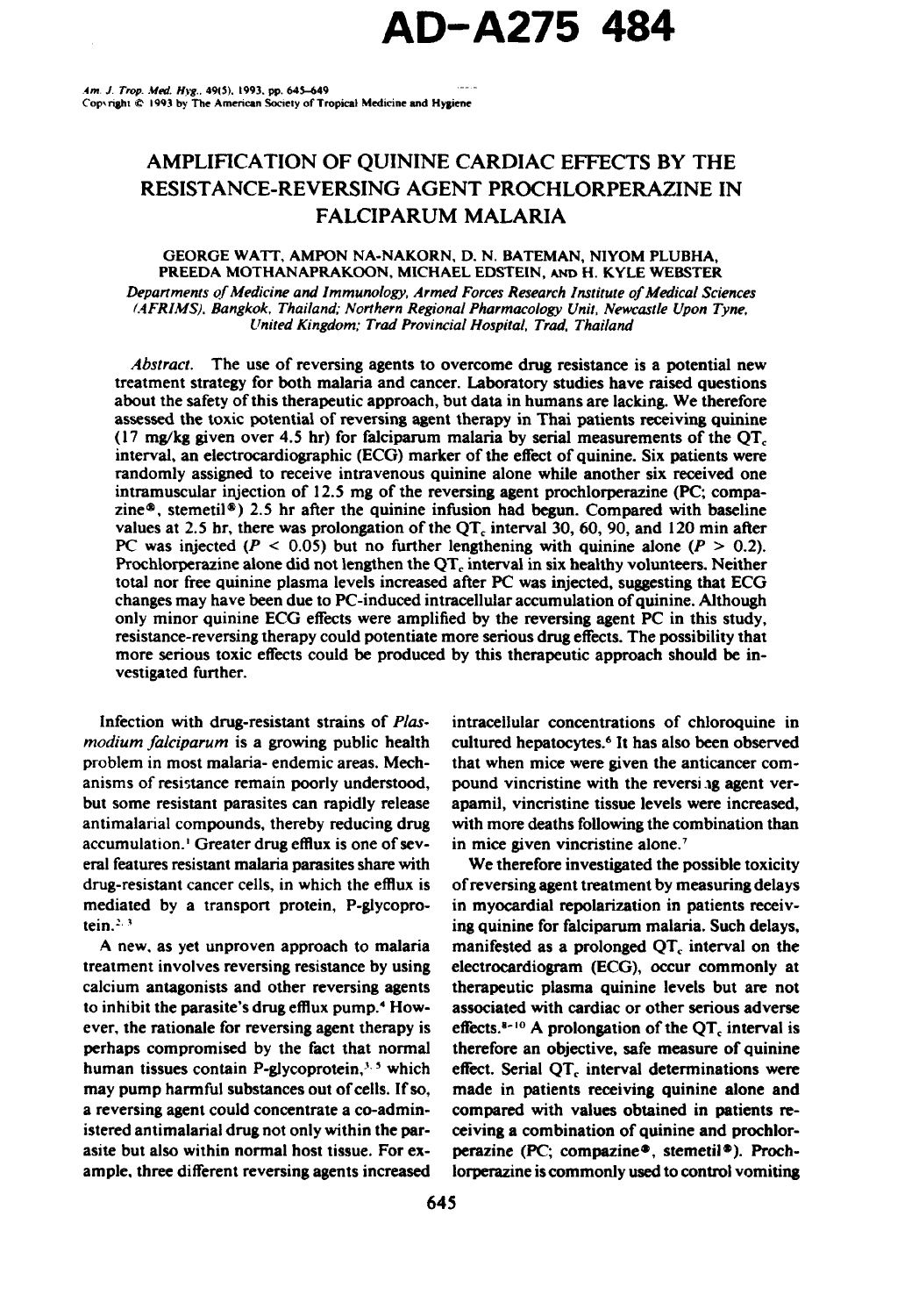in patients with malaria and has reversing agent mally distributed values and the Mann-Whitney properties. **I** Our intent was to determine if PC U test for values not normally distributed. The would amplify the electrocardiographic effects of  $QT<sub>c</sub>$  intervals at 3.0, 3.5, 4.0, and 4.5 hr were quinine. Compared using the paired Student's t-test to the

arum malaria who required parenteral therapy were calculated in all cases. were entered into the study after giving written informed consent. Prospective patients who by **RESULTS** history were likely to have taken antimalarials that would still be present in the blood were ex- The initial mean **±** SD falciparum parasitemia cluded. Study subjects were randomly assigned was  $16,413 \pm 4,423/\text{mm}^3$  of blood in the *Q* group to receive one of two regimens by a computer- and  $16,637 \pm 4,487$  in the QP group ( $P > 0.1$ ). generated random numbers list. The first regi- There were no significant differences between men  $(Q)$  was a constant rate infusion of quinine treatment groups in the initial  $QT_c$  interval, age, dihydrochloride given as 7 mg/kg of body weight body weight, or hematologic indices. Biochemfor 30 min followed by 10 mg/kg for 4 hr.<sup>12</sup> The ical parameters were also comparable except that second regimen (QP) included an identical in- mean serum albumin levels were higher in the fusion of intravenous quinine but, in addition, Q group than in the QP group  $(4.4 \pm 0.1 \text{ and} 1.0 \pm 0.1 \text{)}$ 12.5 mg of PC was given intramuscularly 2.5 hr  $3.9 \pm 0.1$  g/dl, respectively; P < 0.05). Individafter the quinine infusion had begun. A control ual albumin levels, however, were all within the group of healthy Thai male volunteers received normal range. a single intramuscular injection of 12.5 mg of PC The **QT,** interval increased to a median of 106%

peated at 30-min intervals. The **QT,** interval was hr, half the malaria patients received intramustinction at a paper speed of **50** mm/sec. The **QT,** baseline values at 2.5 hr, there was statistically intervals were corrected for rate<sup>13</sup> and the mean significant further QT<sub>r</sub> prolongation 30, 60, 90, of five measurements was recorded. Patients were and 120 nin after injection of PC in the QP group Clinical status and vital signs were assessed every change in the Q group (P *>* 0.2; Figure **Ia)** and 30 min. became significantly shorter 60, 90, and 120 min

tions, plasma was obtained from each patient at who received this drug alone  $(P < 0.05$ ; Figure 0. 2.5, 3.0. 3.5, 4.0, and 4.5 hr after drug ad- la). ministration. The amount of free (non-protein The prolongations of myocardial repolarizabound) quinine was determined by ultrafiltration tion in the QP group could not be explained by using a micropartition system with YMT mem- a PC-quinine interaction that affected either total branes (Amicon Division, Beverly, MA). Plasma or free quinine plasma levels (Figures **Ib** and c, and ultrafiltrate samples were assayed for qui- respectively). The concentration-time curves for nine by high-performance liquid chromatogra- total and free quinine in the QP patients were phy (H PLC) using fluorescence detection.' 4 Plas- similar to those in the Q group, and quinine conma specimens for PC analysis detection were centration curves differed from the  $QT<sub>c</sub>$  curves given, protected from light, and stored at  $-70^{\circ}\text{C}$ . correlate with  $\text{QT}_c$  intervals during the 2-hr pe-The PC levels were measured by HPLC with riod following injection of PC  $(P > 0.2$ ; Table electrochemical detection.<sup>15</sup> 1).

were compared using the Student's *t*-test for nor-<br>curred in either the 12 malaria patients or the

**QT,** interval at *2.5* hr (the time when PC was **PATIENTS AND METHODS** administered to the QP group). The Spearman's rank test was used to correlate **QT,** intervals with Volunteer patients with uncomplicated falcip- plasma PC levels. Two-tailed tests of significance

alone. of the preinfusion value 2.5 hr after beginning Preinfusion ECGs were performed and re- treatment with quinine (range 103-111%). At 2.5 measured without knowledge of the patient's drug cular PC and half did not; the quinine infusion regimen from the lead showing greatest T-U dis- was continued in both groups. Compared with questioned every hour about quinine side effects.  $(P < 0.05$ ; Figure 1a). The QT<sub>c</sub> interval did not For the measurement of quinine concentra- after injection of PC in the six healthy volunteers

taken every half-hour for 2 hr after the drug was (Figure **1).** Similarly, plasma levels of PC did not

Clinical and laboratory findings on admission No cardiovascular or other side effects oc-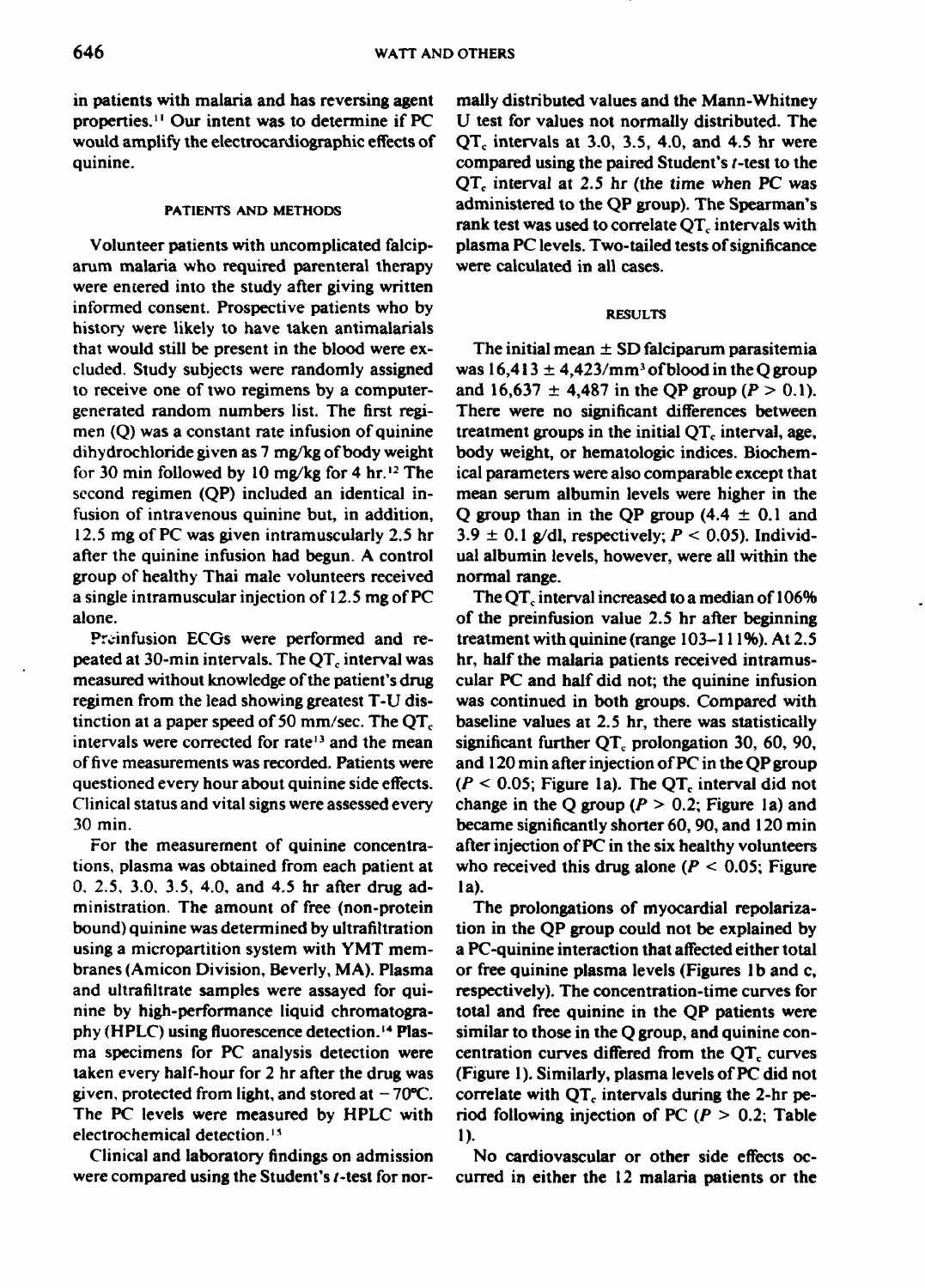**OUININE + PROCHLORPERAZINE** 

QUININE ALONE

 $\mathbf{a}$ 





FIGURE 1. a, Changes in the QT, interval after treatment with either quinine and prochlorperazine (group QP), quinine alone (group Q) or prochlorperazine alone (group P). b, total quinine plasma levels. c, free quinine plasma levels. Bars are the percentage of a baseline value and 95% confidence interval determined after 2.5 hr of quinine infusion (groups QP and Q) or immediately before injection (group P). Note prolongation of the  $QT_c$ interval in the group QP only (a) that is not explainable by changes in quinine levels (b and c).

six healthy volunteers. The  $QT<sub>c</sub>$  intervals lengthened but even our highest recorded value (360 msec) was well below the upper limit of normal values (440 msec). Standard treatment with oral quinine (650 mg per os every 8 hr) and tetracycline (250 mg per os four times a day) was begun as soon as patients were able to tolerate oral medication and produced clinical and parasitologic cures in every case.

HO-

### **DISCUSSION**

The rationale for the use of reversing agents in malaria centers on similarities between multidrug resistance in P. falciparum infection and that in tumor cells, where resistance is mediated by a transport protein product of the multidrugresistance (mdr1) gene.<sup>2, 3</sup> There is evidence both for and against a role for *mdr*-like genes in re-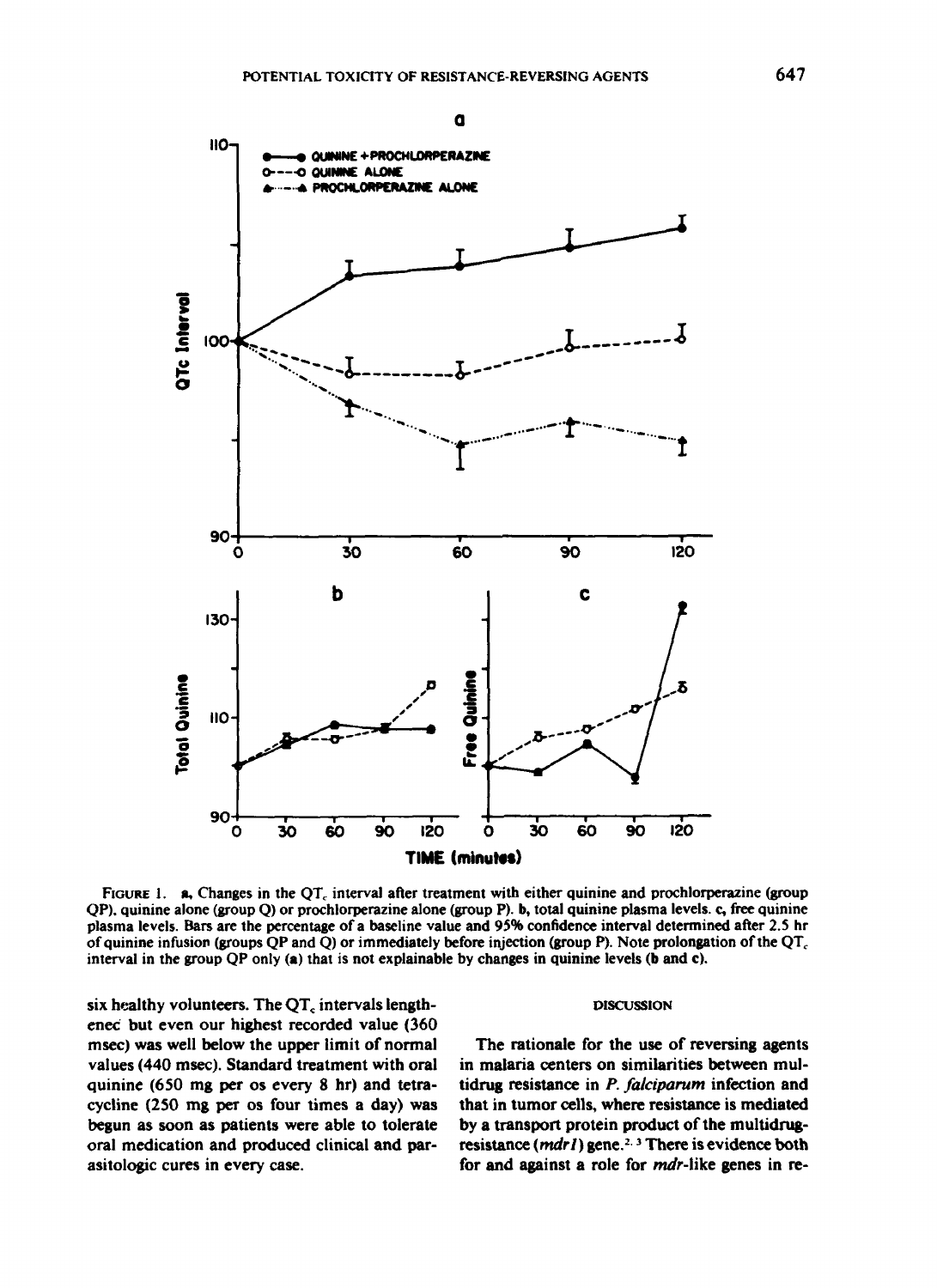| ۰<br>×<br><br>× |  |
|-----------------|--|
|-----------------|--|

*Relationship between plasma prochiorperazine (PC) levels and QT, intervals in six patients receiving PC and quinine*

|                                                                  | Minutes after PC     |                      |                      |                    |
|------------------------------------------------------------------|----------------------|----------------------|----------------------|--------------------|
|                                                                  | 30                   | 60                   | 90                   | 120                |
| Median plasma PC level, ng/ml<br>(range)                         | 4.3<br>$(2.1 - 5.9)$ | 3.8<br>$(2.3 - 5.4)$ | 4.2<br>$(2.1 - 5.4)$ | 4.0<br>$(1.9-4.6)$ |
| QT <sub>c</sub> interval (% of value before injec-<br>tion of PC | 105                  | 108                  | 107                  | 107                |
| Correlation coefficient (r)*                                     | 0.77                 | 0.14                 | 0.09                 | 0.43               |
| Significance of correlation $(P)$                                | 0.2                  | 0.5                  | 0.8                  | 0.2                |

\* Spearman's rank correlation between the QT, interval and the plasma PC level.

harmful effects of reversing agent therapy are of cultured falciparum parasites (Kyle D, Division concern in both malaria and neoplasia, but are of Experimental Therapeutics, Walter Reed Army difficult to assess in cancer patients. When com- Institute of Research, Washington DC, unpubpared with individuals being treated for malaria, lished data), presumably by inhibition of the paroncology patients are generally older, are receiv- asite drug pump. Another possibility is that PC ing more toxic therapeutic agents, and have mul- potentiates quinine effects on cardiac cell memtiple medical problems. branes. Quinine, like quinindine, is thought to

from in vitro and animal work, which suggest tion by influencing action potentials of cells in that reversing agent therapy may be unsafe.<sup>6, 7</sup> Prochlorperazine clearly amplified the delays in shown to alter cell membrane electrical conducmyocardial repolarization that commonly ac- tivity.<sup>21</sup> company quinine treatment. The mechanism(s) We measured a benign **ECG** effect of quinine by which ECG changes were potentiated by PC as a marker of potential toxicity, and observed cannot be stated with certainty. Quinine levels that quinine co-administered with PC prolonged did not increase after PC was injected (Figure the **QT,** interval. The theoretical concern that **I** b). Serum albumin levels were lower in the QP inhibition of P-glycoprotein might increase the group, but more biologically active unbound drug toxicity of drugs to normal tissues<sup>22</sup> is now supwas not the explanation for **QT,** interval length- ported by clinical evidence. Although methods ening in these patients. The QP group generally may be found for overcoming the toxicity of inhad lower, not higher, levels of free quinine (Fig- dividual reversing agents,<sup>23</sup> concerns about their ure  $1c$ ;  $\alpha_1$  acid glycoprotein, not albumin, is the potentiation of the effects of co-administered major protein that binds quinine.<sup>18</sup> compounds should be investigated further. Such

ECG changes. The  $QT<sub>c</sub>$  interval lengthening is a prominent toxic effect of some phenothiazines, particularly piperidine phenothiazines such as Acknowledgments: We thank Chartchai Palanand,<br>thioridoring 12 Binesezine phenothiazines such Dokruk Thongkong, Samak Panyaprachum, Dr. Yonthioridazine.<sup>19</sup> Piperazine phenothiazines, such as PC, are not noted for cardiac effects. The PC for helping with patient referrals, and Dr. N. J. White levels in plasma were not correlated with  $QT<sub>c</sub>$  for invaluable help with the study design. interval duration (Table **1)** and PC given alone Financial support: This study was supported by the to healthy Thai controls shortened rather than United States Army Research and Development Comlengthened myocardial repolarization (Figure la). mand.

How did the administration of PC with qui-<br>Disclaimer: The opinions or assertions contained in nine from cardiac tissue, perhaps by inhibition of an export pump such as P-glycoprotein. Authors' addresses: George Watt and Ampon Na-Na-

sistant *P. falciparum* infection. **6. 7** The possible Prochlorperazine reversed quinine resistance in The results of our study extend observations lengthen the duration of myocardial repolarizathe cardiac conduction system,<sup>20</sup> and has been

It is unlikely that PC by itself produced the concerns are timely since clinical trials of reversing-agent therapy have now begun.<sup>24, 25</sup>

gyuth Wongrungsub, and Dr. Pichit Soontornjirakarn

nine lead to lengthening of the **QT,** interval? One this report are the private views of the authors and are possibility is that PC slows the extrusion of qui- not to be construed as official or as reflecting the views<br>nine from cardiac tissue, perhans by inhibition. of the United States Army.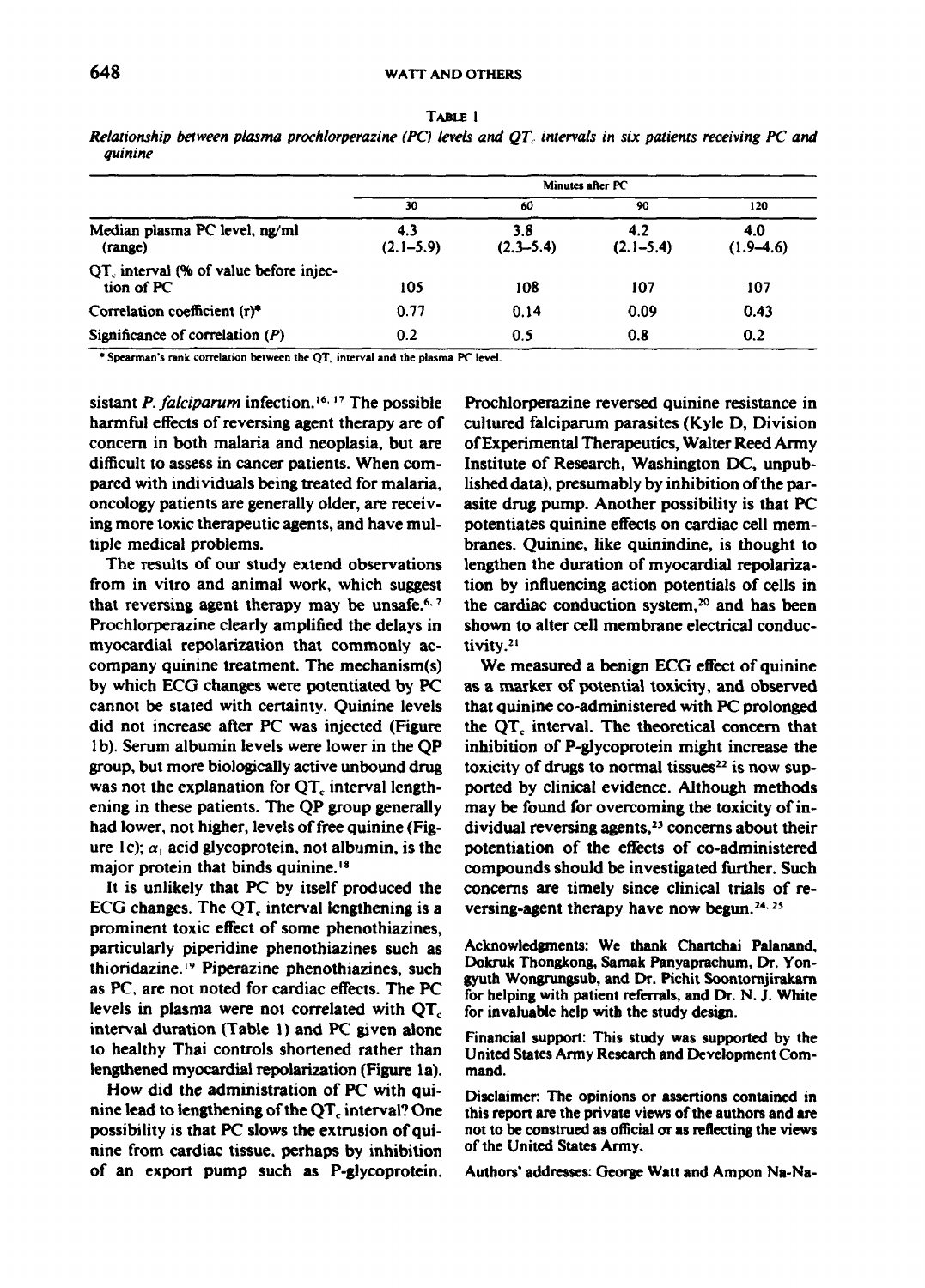korn, Department of Medicine. AFRIMS. Bangkok. mycin) in resistant **P388** mouse leukemia cells. Thailand. **D. N.** Bateman, Northern Regional Phar- *Eur J1* Cancer C/in Oncol *20:* **799-806.** macology Unit. Newcastle Upon Tyne. NE1 4LP, 12. Davis TME, Supanaranond W, Pukrittayakamee United Kingdom. Niyom Plubha and Preeda Moth- **S.** *Karbwang J, Molunto P, Mekton S, White anaprakoon***, Trad Provincial Hospital, T** land. Michael Edstein, Department of Immunology, fusion regimen for rapid quinine loading in se-<br>AFRIMS, Bangkok, Thailand. H. Kyle Webster, Bec-<br>vere falciparum malaria. J Infect Dis 161: 1305– AFRIMS. Bangkok. Thailand. H. Kyle Webster. Bec- vere falciparum malaria. *J Infect Dis 161:* **1305** ton-Dickinson Immunocytometry Systems, 2350 Qume Drive, San Jose, CA 95131-1807.

Reprint requests: George Watt, Department of Medi-<br>cine, AERIMS, APO AR 96546<br>Reprint the AERIMS, APO AR 96546  $Cine$ , AFRIMS, APO AP 96546.

- **I .** Krogstad **Di.** Gluzman IY. **Kyle DE,** Oduola **AMJ.** mlatography. *Thler Drug Monit 12.-493-500.* arum: mechanism of chloroquine resistance. trochemical detection. *IFOC*<br>Science 238: 1283-1285
- drug-resistant human KB carcinoma cell lines.
- 3. Fojo AT, Ueda K, Slamon DJ, Poplack DG, *dium falciparum. Nature 345:* 255–258.<br>Gottesman MM, Pastan L 1987, Expression of 17. Wellems TE, Panton LJ, Gluzman IY, do Rosario and tissues. *Proc Natl .4cad Sci USA 84:* 265-
- 4. Martin SK, Oduola AMJ, Milhous WK, 1987. dium falciparum by verapamil. *Science 235:* 899-901.
- 5. **Thiebaut F. Tsuruo T. Hamada H. Gottesman** indine. *J Chromatogr 415:* 177–182.<br>MM Pastan I Willingham M 1987 Cellular <sup>19</sup>. Burda CD, 1968. Electrocardiographic abnorlocalization of the multidrug-resistance gene mailties induced by the moducine of the multidrug-resistance gene product P-glycoprotein in normal human tissue.
- Reversal of drug-resistant falciparum malaria by **fects of quinidine in the transpl**<br>calcium antagonists: potential for host cell tox. **heart**. J Clin Invest 59: 481–489 calcium antagonists: potential for host cell tox- heart. *J Clin Invest* **59.:** 481-489.
- rowitz ME. Houghton PJ. 1989. Modulation by
- 8. White NJ. Looareesuwan S. Warrell DA. 1983. 22. Anonymous. 1989. Multidrught Cuinine and quinidine: a comparison of FKG cer. *Lancet ii:* 1075–1076. Quinine and quinidine: a comparison of **EKG** effects during the treatment of malaria. *J Car-* **23.** Deloron P. Basco LK, Dubois B, Gaudin **C,** Cia-
- 1983. Quinine loading dose in cerebral malaria. Antimicrob Agents Chemother 35: 1338-1342.<br>Am J Trop Med Hyg 32: 1-5. 24. Bjorkman A, Willcox M, Kihamia CM, Mahik.
- 10. **White NJ, Looareesuwan S. Warrell DA, Warrell MJ, Chanthavanich P, Bunnag D, Harinasuta T,** in cerebral and uncomplicated falciparum ma- *lania. Lancet 336:* **59-60.** laria. *Am J Med 73:* 564-572. 25. WarsameM, WernsdorferWH BjorkmanA,1992. Lack
- 

- NJ, 1990. A safe and effective consecutive-in-
- 13. Moss AJ, 1986. Prolonged QT-interval syn-<br>dromes.  $JAMA$  256: 2985-2987.
- Chongsuphajaisiddhi T, Webster HK, 1990. Si-<br>multaneous measurement of quinine and quin-**REFERENCES Examples idine in human plasma, whole blood, and plasma** erythrocytes by high-performance liquid chro-<br>matography. Ther Drug Monit 12: 493-500.
- Martin SK, Milhous WK, Schlesinger PH, 1987. 15. Fowler A, Taylor WB, Bateman DN, 1986. Plas-<br>Fiftux of chloroquine from Plasmodium falcin- ma prochlorperazine assay by h.p.l.c. with elec-Efflux of chloroquine from Plasmodium falcip-<br>
arum: mechanism of chloroquine resistance **matched in trochemical detection**. *J Chromatogr 380*: 202–
- *Science 238:* **1283-1285. 205.** 2. Fojo **AT.** Akiyama **S.** Gottesman MM, Pastan **1, 16.** Foote **SJ.** Kyle **DE.** Martin RK, Oduola **AMJ.** For-**1985.** Reduced drug accumulation in multiply syth K. Kemp **DJ,** Cowman **AF, 1990.** Several *Cancer Res 45:*  3002-3007.<br> *Cancer Res 45:*  3002-3007. ly linked to chloroquine resistance in Plasmo-<br>
vio AT Lleda K Slamon DL Poplack DG dium falciparum. Nature 345: 255–258.
	- Gottesman MM, Pastan I, 1987. Expression of <sup>17.</sup> Wellems TE, Panton LJ, Gluzman IY, do Rosario<br>a multidrug resistance gene in human tumors **VE, Gwadz RW, Walker-Jonah A, Krogstad DJ**, a multidrug resistance gene in human tumors VE, Gwadz RW, Walker-Jonah **A,** Krogstad **DJ,** 269. **and State and State and State and State genes in a Plasmodium falciparum cross.**<br> **269. artin SK.** Oduola AML Milhous WK 1987 *Nature 345:* 253–255.
	- Reversal of chloroquine resistance in Plasmo-<br>  $\frac{18}{\text{High-performance liquid}}$  Mihaly GW, Hyman KM, Smallwood RA, 1987.<br>
	dium falcinarum by veranamil Science 235:<br>
	High-performance liquid chromatographic analysis of quinine and its diastereoisomer quin-<br>indine. J Chromatogr 415: 177-182.
	- MM. Pastan **1,** Willingham M. **1987.** Cellular **19.** Burda **CD. 1968.** Electrocardiographic abnor-
- *Proc Natl Acad Sci USA 84:* **7735-7738.** 20. Mason JW, Winkle RA, Rider AK, Stinson EB, <br>att G. Long GW, Groel M. Martin SK, 1990. **Harrison DC, 1977.** The electrophysiologic ef-**6.** Watt **G.** Long GW, Grogi M, Martin SK, **1990.** Harrison **D-C, 1977.** The electrophysiologic ef-
- icity. *Trans R Soc Trop.Med Hivg84:187-190.* 2 **1.** Aceti **A.** Bonincontro **A.** Cametti **C,** Celestino **D. 7.** Horton **JK.** Thimmaiah **KN,** Houghton **JA,** Ho- Leri **0, 1990.** Electrical conductivity of human verapamil of vincristine pharmacokinetics and arum and its modification following quinine toxicity in mice bearing human tumor xeno-<br>grafts. *Riochem Pharmacol 38:* 1727–1736. 672. 672.
	- *grafts. Biochem Pharpnacol 38:* **1727-1736. 672.**
- *diovasc Pharmacol 5*: **173–175. vier F, LeBras J, Verdier F, 1991.** In vitro and <br> *in* vivo potentiation of chloroquine against ma-**9.** White **NJ.** Looareesuwan **S.** Warrell **DA,** Warrell in vivo potentiation of chioroquine against ma-
	- 24. Bjorkman A, Willcox M, Kihamia CM, Mahik-<br>wano LF, Phillips-Howard PA, Hakansson A, **MJ.** Chanthavanich P. Bunnag **D.** Harinasuta T, Warhurst **D, 199 1.** Field study of cyprohepta- **1982.** Quinine pharmacokinetics and toxicity dine/chloroquine synergism in falciparum ma-
- **It.** Ganapathi R, Grabowski **D,** Tuninic R, Valen- of effect of desipramine on the response to chlozuela R, 1984. Correlation between potency of roquine of patients with chloroquine-resistant calmodulin inhibitors and effects on cellular lev-<br>els and cytotoxic activity of doxorubicin (adria- **86:** 235–236.